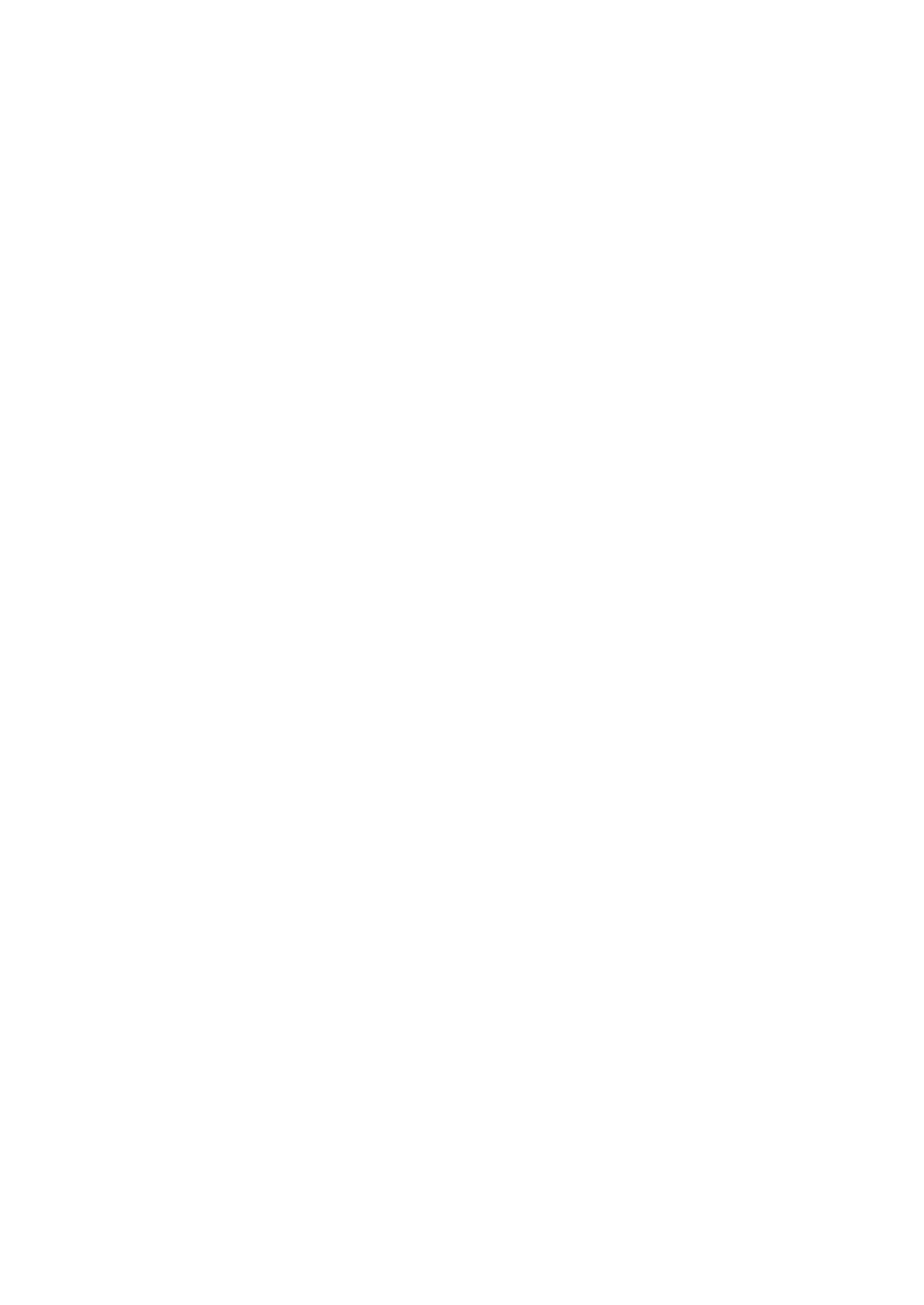# **FOOD SAFETY**

### **How we calculate your Food Hygiene Rating:**

The food safety section has been divided into the three areas which you are scored against for the hygiene rating: 1. food hygiene and safety procedures, 2. structural requirements and 3. confidence in management/control procedures. Each section begins with a summary of what was observed and the score you have been given. Details of how these scores combine to produce your overall food hygiene rating are shown in the table.

| <b>Compliance Area</b>                     |          |    |           | <b>You Score</b> |                |    |           |    |                |  |  |
|--------------------------------------------|----------|----|-----------|------------------|----------------|----|-----------|----|----------------|--|--|
| Food Hygiene and Safety                    |          |    |           | $\Omega$         | 5              | 10 | 15        | 20 | 25             |  |  |
| <b>Structure and Cleaning</b>              |          |    |           | $\Omega$         | 5              | 10 | 15        | 20 | 25             |  |  |
| Confidence in management & control systems |          |    |           | $\Omega$         | $\overline{5}$ | 10 | 15        | 20 | 30             |  |  |
|                                            |          |    |           |                  |                |    |           |    |                |  |  |
| <b>Your Total score</b>                    | $0 - 15$ | 20 | $25 - 30$ |                  | $35 - 40$      |    | $45 - 50$ |    | > 50           |  |  |
| <b>Your Worst score</b>                    | 5.       | 10 | 10        |                  | 15             |    | 20        |    | $\blacksquare$ |  |  |
|                                            |          |    |           |                  |                |    |           |    |                |  |  |
| <b>Your Rating is</b>                      | 5        |    |           | 3                | 2              |    |           |    | $\overline{0}$ |  |  |

Your Food Hygiene Rating is 4 - a good standard



## **1. Food Hygiene and Safety**

Food hygiene standards are high. You demonstrated a very good standard of compliance with legal requirements. You have safe food handling practices and procedures and all the necessary control measures to prevent cross-contamination are in place. Some minor contraventions require your attention. **(Score 5)**

### Contamination risks

**Contravention** The following exposed food to the general risk of cross-contamination with bacteria or allergens or its physical contamination with dirt, foreign objects or chemicals:

 Two dogs were seen behind the bar area. These could come in contact with the clean glassware on the shelves underneath the bar and contaminate them. Dogs should not be allowed behind the bar.

#### Hand-washing

**Observation** I was pleased to see hand washing was well managed.

#### Personal Hygiene

**Observation** I was pleased to see that standards of personal hygiene were high.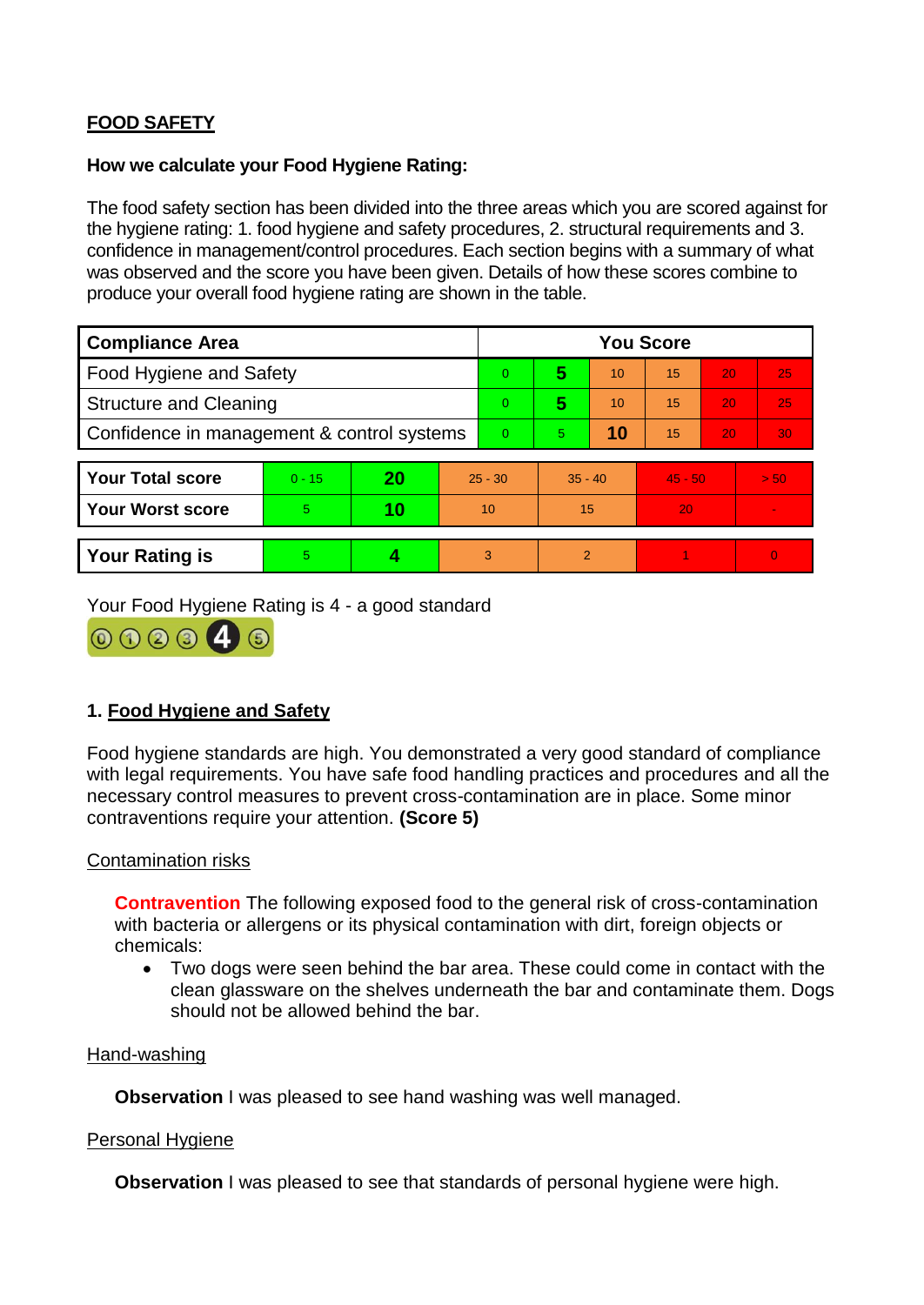## **2. Structure and Cleaning**

The structure facilities and standard of cleaning and maintenance are all of a good standard and only minor repairs and/or improvements are required. Pest control and waste disposal provisions are adequate. The minor contraventions require your attention. **(Score 5)**

## Cleaning of Structure

**Contravention** The following items were dirty and require more frequent and thorough cleaning:

- The flooring and pipework underneath the wash hand basin was dirty
- Limescale build-up on the equipment sink
- Black mould on the cellar ceiling

### Maintenance

**Observation** You are maintaining the premises in good condition.

### Facilities and Structural provision

**Observation** I was pleased to see the premises had been well maintained and that adequate facilities had been provided.

### Pest Control

 **Contravention** The Premises was not adequately proofed against the entry of pests:

There was a large gap underneath the external door to the cellar.

### **3. Confidence in Management**

There are generally satisfactory food safety controls in place although there is evidence of some non-compliance with the law. You are progressing towards a written food safety management system. You have a satisfactory track record. The contraventions require your attention; although not critical to food safety they may become so if not addressed. **(Score 10)**

### Type of Food Safety Management System Required

**Contravention** You are a low risk business and do not have a food safety management system or what you have in place is not suitable given the food risks associated with your business. You still require a minimum amount of documentation. This might include your hygiene rules, pest control reports, a staff illness and exclusion policy, a cleaning schedule, date coding, temperature checks of display chillers, and handover diary etc: